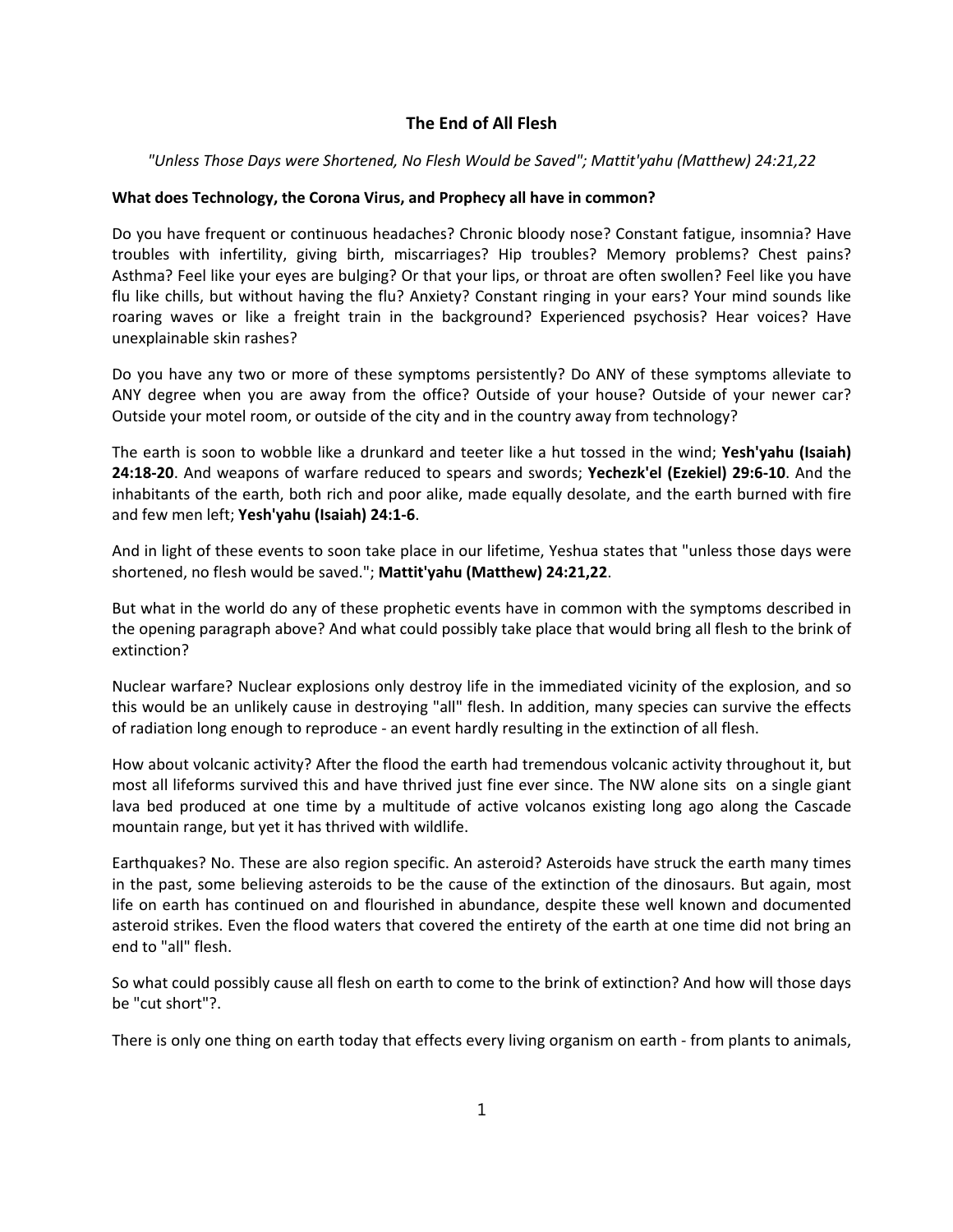insects, birds, sea life, and humans alike, and that thing is: human generated radiation in the form of electromagnetic waves (electricity), radio waves (LF/VLF), televison signals (VHF/UHF), radar, and various microwave technologies including cell phone, wifi, and satellite technologies ‐ *and now 5G, the most dangerous and penetrating of them all*.

It all began in the 1800's with the introduction of the telegraph, along with the sudden appearance of many new types of sicknesses rarely ever acquired by anybody before, but now experienced extensively by those who operated the telegraph service and who lived close to telegraph lines. Those new sicknesses rarely before ever heard of were that of the flu, heart disease, diabetes, and cancer. Other effects frequently experienced by these telegraph operators were headaches and insomia among other things.

The flu prior to this was scientifically known to be associated directly with increased electro-magnetic activity on the sun, thus the name "influenza" because of the clear "influence" the sun had on flu epidemics. But once electromagnetic activity was introduced artificially into our environment through the introduction of electricity, our metabilism was slowed down making it ever more difficult to efficiently digest fats, proteins, and sugars. Which in turn caused large portions of the population to begin experiencing heart disease, cancer, and diabetes; and that caused the flu to become an annual event instead of the traditional 11 year event associated with the magnetic storms on the sun.

The introduction of radar, radio waves, television waves, and satellite technologies only caused these diseases to permeate society ever more deeply with the introduction of every new phase of these "radiation" based technologies. Then with the mass introduction of wireless technologies in the late 1990's, these health issues along with the symptoms described in paragraph one of this article, increased exponentially ‐ even effecting the animal kingdom.

Among some of the well documented effects of these technologies on the animal kingdom are the mass loss of bee colonies near cell towers, and the extinction of many insects and loss of ability of birds around these technologies to successfully navigate for migration. The many types of trees prematurely aging and dying, cedar trees in particular, are also tied to the introduction of this technology into our environment, as well as to the tens of thousands of fish dying in the oceans from sonar. And now we are in the next phase: *5G*. (*For some amazing documentation and references to hundreds of scientific studies and references in support of these facts, I highly recommend reading the book by Arthur Firstenberg, entitled, "The Invisible Rainbow"*).

So why is this significant? And why should we be concerned about the effects of this technology more so than any other technology ever created by mankind?

It is because 5G has arrived, and with it the "Corona virus", and an irreversible disruption of the earth's electrical cycle in the ionosphere necessary to the existence of all life on earth. It is the technology that is being introduced this year that will be so disruptive to the electrical balance of the life cycles of every living thing on earth, that "if those days were not shortened no flesh would be saved".

Let me explain, the earth is an electrical circuit that regulates all life on the earth. We as individuals are also electrically driven, as are all livings things on earth. A key component of this electrical circuit of the earth is the ionosphere. Without the ionosphere, no life on earth could exist. The electrical nature of all life on earth is absolutely dependent on this layer of the atmosphere for long term survival.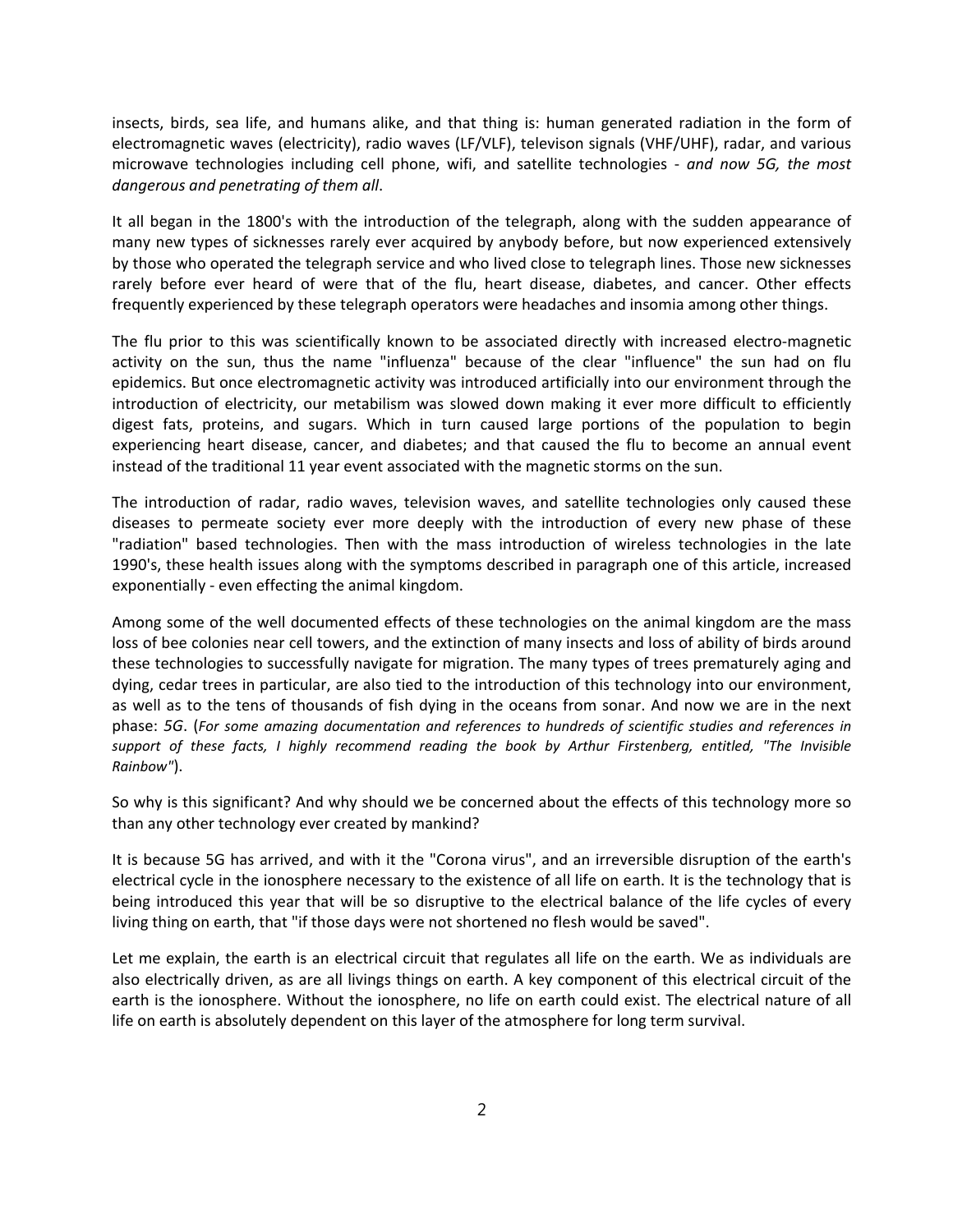Likewise, without proper function of the ionosphere, the rain cycles would be severely hindered, and/or altered, and ionization of the air and of the soil, to keep the soil rich in nitrogen and fertile, would be severely disrupted.

But as of this year 2020, to establish 5G technology throughout the earth, fleets composed of anywhere from 500 to 42,000 satellites each, are being launched *into the ionosphere* in order to saturate the earth with a blanket of UNNATURALLY pulsed microwave radiation to deliver internet and wifi service to every location on earth.

I used to believe that these days would be shortened by Yeshua's return just before we annihilated ourselves via nuclear warfare. But since then I have come to realize that armies coming against Jerusalem to battle Yeshua at His return with swords and spears composed of enough wood to fuel Israel's energy needs for 7 years; **Yechezk'el (Ezekiel) 39:9**, is not a world any longer capable of nuclear self annihilation. This is a world whose electrical capacity, and therefore, nuclear capacities, have been neutralized or destroyed.

And this is how I propose this will happen. Communications companies who are committed to completing the G‐5 circuitry of the earth through their launch of the tens of thousands of satellites with their combined 60 million watts of artificially produced and unnaturally pulsed radiation, will effect the ionosphere in a way that will cause irreparable damage to it. I believe it is this very disruption in the ionosphere that will cause the earth to begin wobbling uncontrollably like a drunkard; **Yesh'yahu (Isaiah) 24:19,20**; and that will ultimately cause all the green grass and 1/3 of the trees to be burned up; **Revelation 8:6,7** creating famines; **Mattit'yahu (Matthew) 24:7**, and marking the first Trumpet as "the beginning of sorrows", and that wil likewise cause people to be scorched by the sun by the time of the 4th bowl; **Yesh'yahu (Isaiah) 30:26; Revelation 16:8,9**.

In effect, this 5G technology, and the accompanying sudden injection of tens of thousands of satellites into the ionosphere to begin suddenly pulsing out 60 million watts of artificially created radiation down to the earth to create worldwide internet coverage is the most destructive plan ever devised by man. And it is going to cost the inhabitants of the earth dearly because "they have forsaken the everlasting covenant, and violated the Torah...", and "therefore the earth will be burned with fire and few men left; **Yesh'yahu (Isaiah) 24:5,6**.

This unnatural, pulsed radiation upon disrupting the ionosphere's electrical balance with the earth will effect every living thing on earth from viruses to humans and everything in between. The resulting death will be spread out over the next 7 years or so. And this death will be from none other than the earth "protecting" itself.

God created all things will self defense mechanisms built into them, this includes the earth. So for ~1260 days the earth is going to violently react to this "infection" artificially injected into its ionosphere by going into its drunken wobble which will cause massive natural disasters, earthquakes, volcano's, and a great whirlwind; **Yerem'yahu (Jeremiah) 25:31‐33**, to be created, as well as make us vulnerable to asteroid strikes and solar heat; **Revelation 8:10,11; 16:8,9**. Sometime shortly after this, and before the electrical grid and technology is destroyed, the False Messiah will arise and impose his "mark". Then sometime after this, the electrical grids of the earth will be destroyed, and the satellites cast out of the sky; **Revelation 6:13** sometime shortly before Yeshua's return. The destruction of the electrical grid and satellites is what